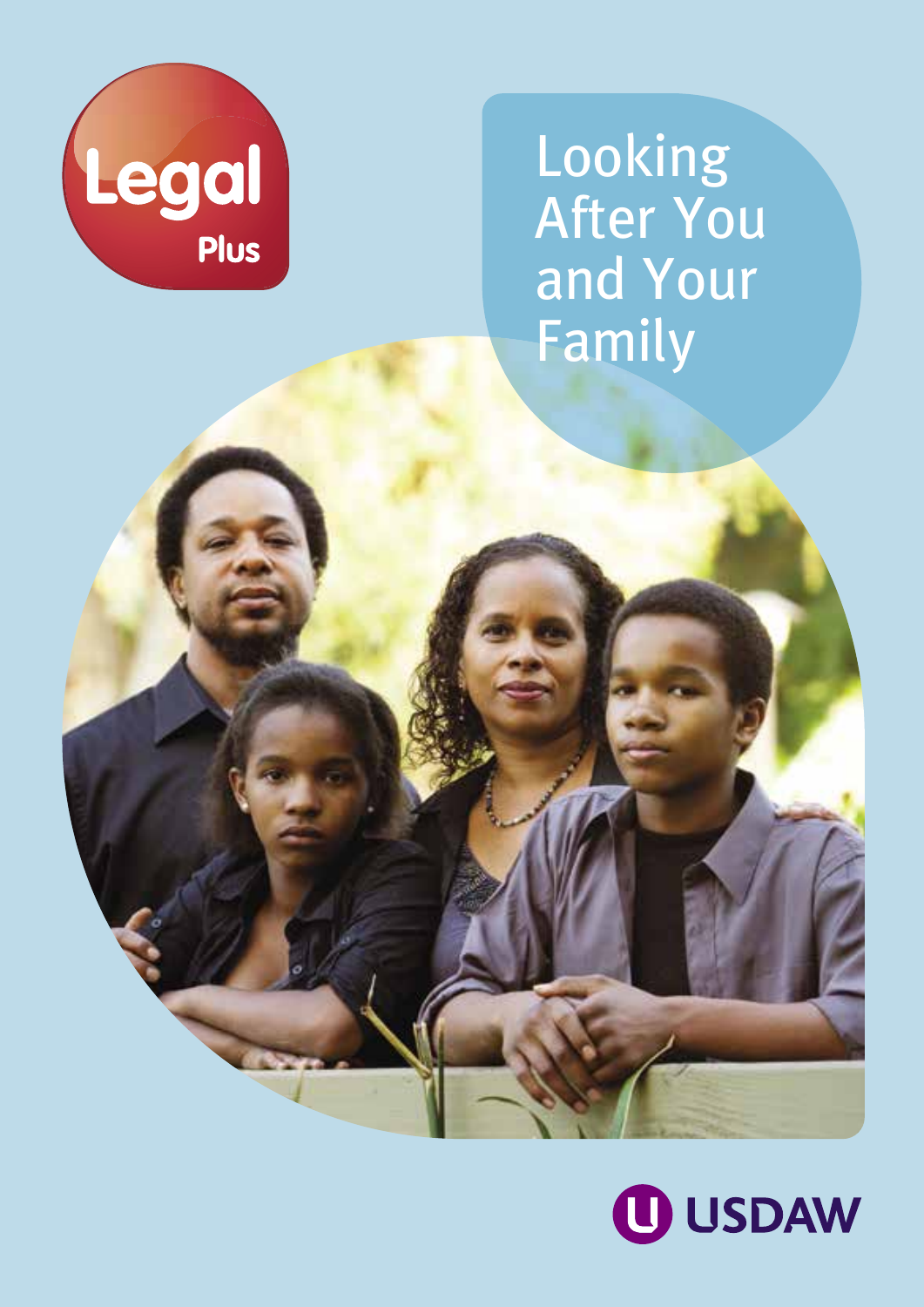

Usdaw's aim is all about improving workers' lives and winning for members. Usdaw Legal Plus is at the heart of that aim.

Usdaw provides a great range of legal services which have got better and better over the years. Usdaw Legal Plus is a service to be proud of.

If ever you need to make a claim you can be confident that Usdaw will be there to look after you.

Paddy Pien

**Paddy Lillis** Usdaw General Secretary



# Improving workers' lives – Winning for members

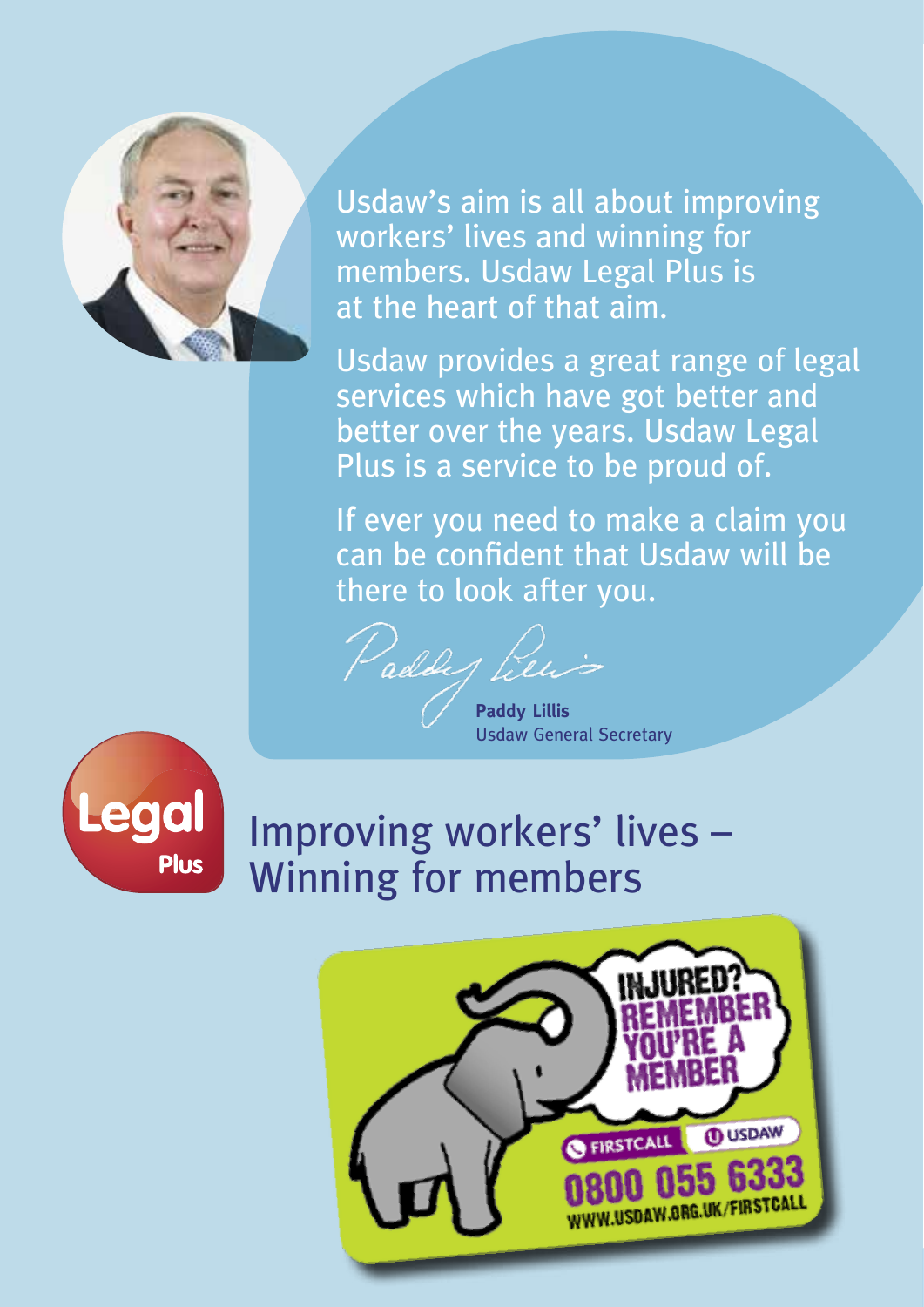#### Usdaw Legal Plus Gives Members Peace of Mind

Members are fully covered for:

- Any accident, anywhere in the UK, and now also for accidents/injuries and illness outside of the UK whilst on a package holiday.\*
- Members' children, under the age of 18, are fully covered for any accident, anywhere in the UK, and now also for accidents/injuries and illness outside of the UK whilst on a package holiday.\*
- Other family members living in the same household as the member are fully covered if they are injured in a road traffic accident.

To register a new accident, injury or disease claim, call FirstCall Usdaw on: **0800 055 6333** (see over for more details).

#### **Saving you money**

**A high street solicitor is likely to take 25% of any compensation you win. Usdaw guarantees that you keep 100% of your compensation.**

\*Package holiday claims means accidents, injuries or other personal injury claims covered under the Package Travel, Package Holidays and Package Tours Regulations 1992.



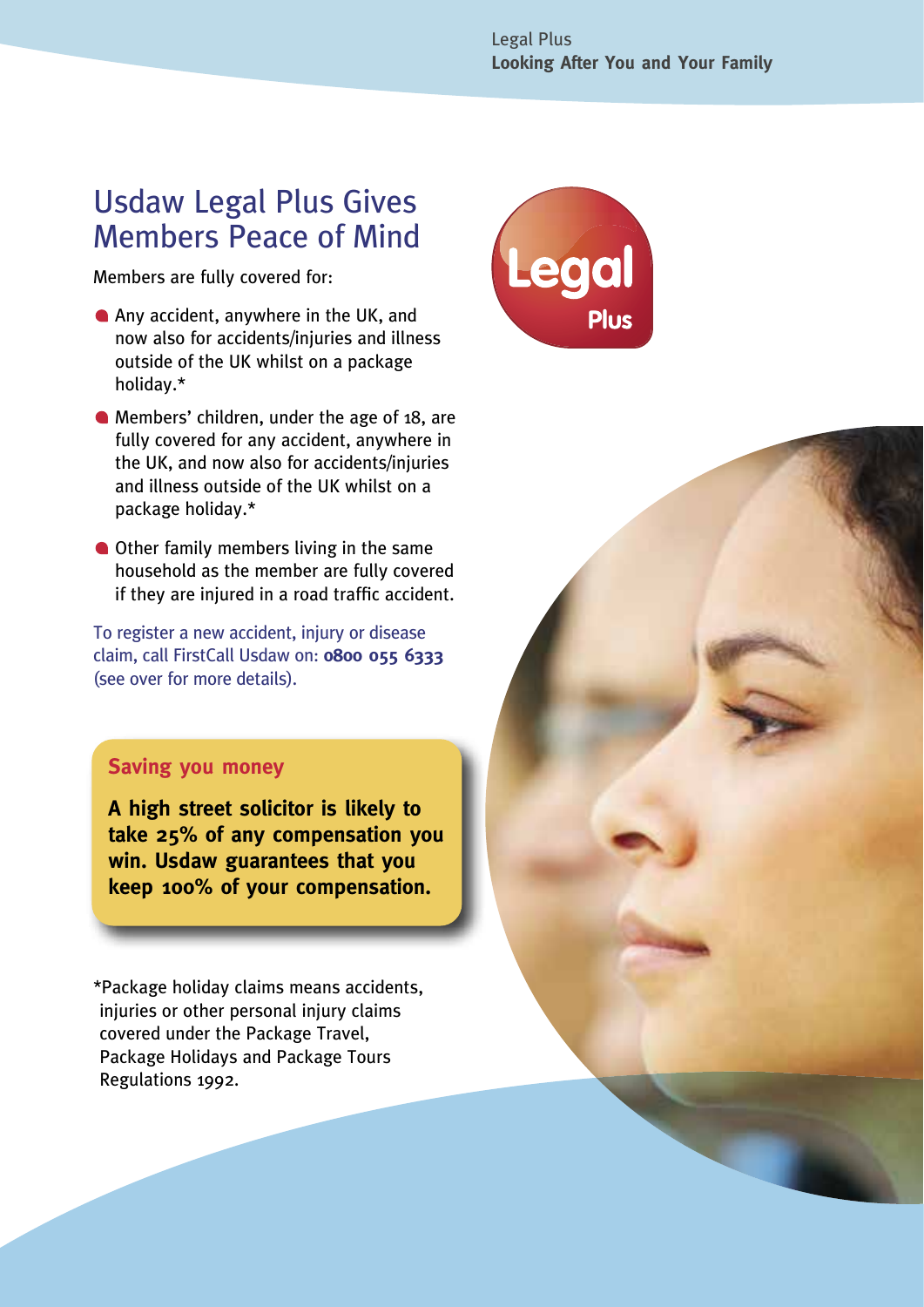## Accidents, Injuries, **Diseases**

As an Usdaw member, you and your immediate family will have experts ready to help you, with our Legal Plus service.

It's fast-acting, effective assistance that brings real peace of mind – it's absolutely free for members:

- **Any accident, anywhere in the UK,** including:
	- Accidents at work.
	- Accidents outside of work.
- Accidents/illness to members whilst outside the UK on a package holiday.
- **Road traffic accidents**
- **Work-related conditions or diseases**
- **Slipping and tripping.**
- **Injuries caused by violent crime** or armed robbery (CICA claims).

#### Children

Members' children, under the age of 18, who are injured anywhere, anytime in the UK and also if they are injured or taken ill whilst outside the UK on a package holiday.

#### Family members

**•** Family members living with you are also fully covered if they're injured in a road traffic accident.

Fast, expert help is only a free call away  $-24/7$ . Use FirstCall Usdaw to start your claim. **Saving you money**

## FirstCall Usdaw – Free Accident Helpline 24/7

If you have an accident, disease or injury just phone FirstCall Usdaw on **0800 055 6333** to start your claim.

- Give your:
	- Name and address.
	- Phone and email contact details.
	- Date of birth.
	- Date of accident.
	- Usdaw membership number (not essential, but can speed up the call).
- Your claim will be logged immediately and you will be given a case number and put through to your Usdaw solicitor straightaway.
- Your Usdaw solicitor will ask you to confirm your details and case number. It is a legal requirement that all information is provided to the solicitor by you and not any third party (including Usdaw).
- Use FirstCall Usdaw to start all accident and iniury claims.
- **Do not use this number for any other enquiries or existing claims. After your claim has been logged, use your solicitor's direct telephone number**.

**A high street solicitor is likely to take 25% of any compensation you win. Usdaw guarantees that you keep 100% of your compensation.**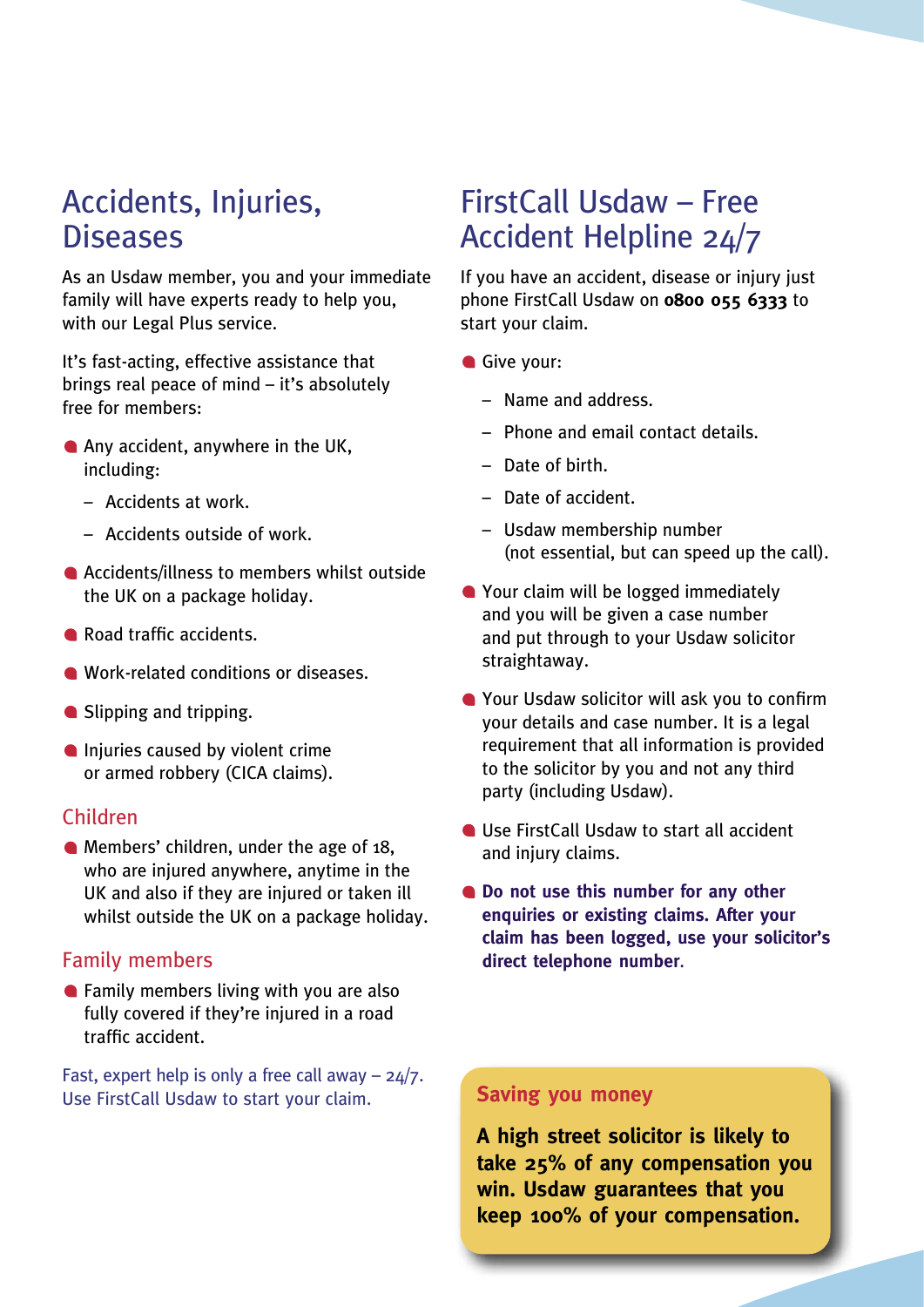#### **Occupational Diseases**

Usdaw Legal Plus covers work-related diseases and conditions like repetitive strain injury, deafness, occupational asthma and dermatitis.

Use FirstCall Usdaw to start your claim, call on **0800 055 6333**.



## Violent Crime

Contact FirstCall Usdaw on **0800 055 6333** to start your claim. Usdaw Legal Plus helps members claim compensation from the CICA – Criminal Injuries Compensation Authority – which is a state funded scheme. This service is also available for member's children, who are under 18 years of age.

In order to qualify you must:

- **•** Personally report the incident to the police within 48 hours and get a crime reference number. Usually, it's not enough if someone else reports it, such as a relative, friend or employer.
- See a doctor immediately for treatment for physical injuries as well as psychological ones such as stress or shock.

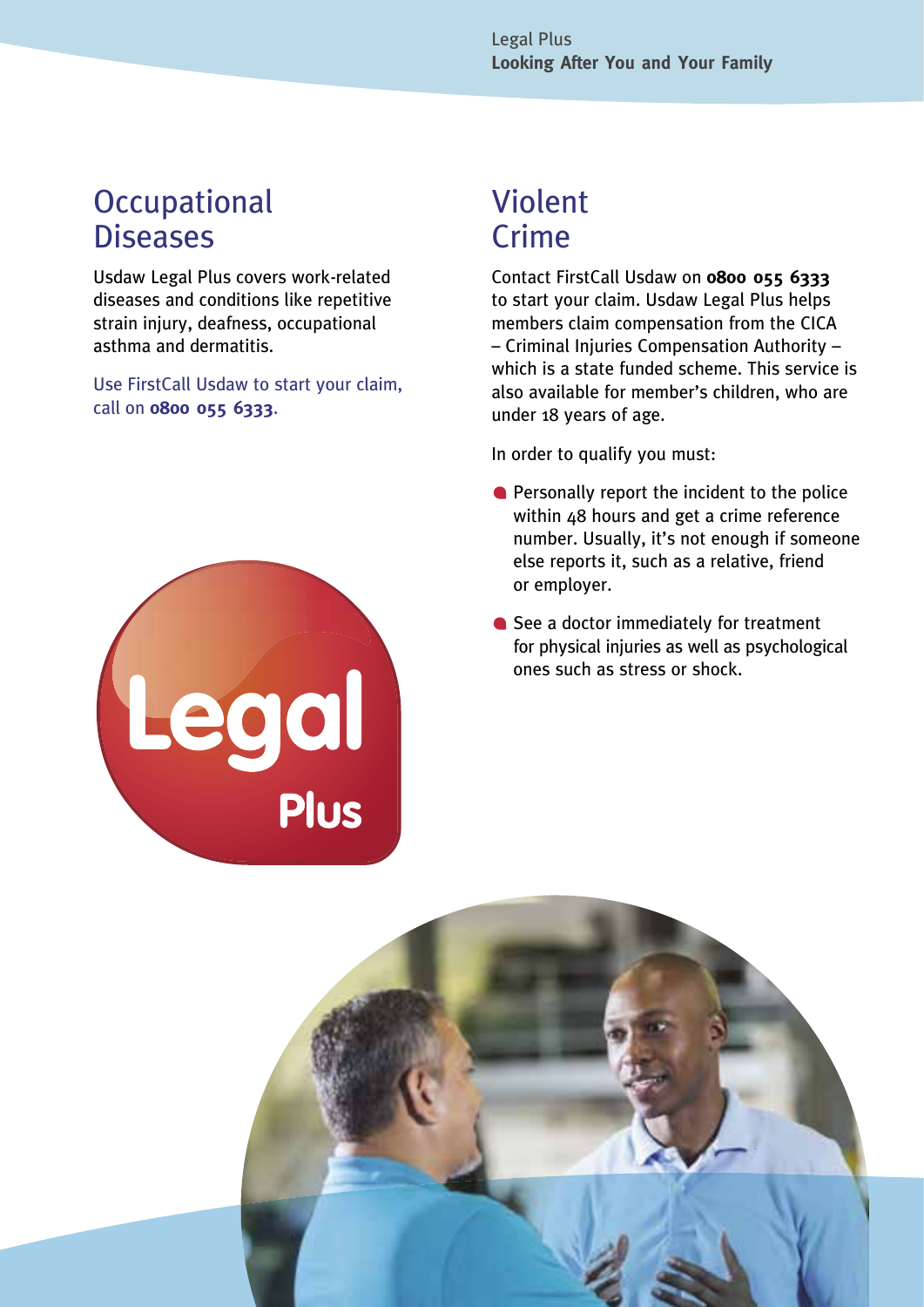## Employment Problems

Usdaw reps and officials are ready to help you resolve any type of employment problem, including:

- Redundancy.
- **Dismissal**
- **ODiscrimination.**
- Contract claims.
- Caual pay.
- **G** Family-friendly rights.
- **Part-time workers' rights.**
- **Unlawful deductions.**
- **Minimum wage.**

We'll try to settle the problems using your usual company procedures. By law, your employer must allow your Usdaw rep to come with you to all disciplinary and grievance hearings.

If we can't sort out the problem this way, your Usdaw team will advise you about taking the case further.

Our full-time officials (Area Organisers) and the Usdaw Legal Department provides the advice and representation in employment tribunal cases.

Tribunal claims must be lodged within strict time limits – normally within three months less one day from the date of dismissal or cause of complaint. You are responsible for making your claim in time, so speak to your Usdaw rep as soon as you know you have a problem. Make sure you always follow the company grievance and appeal procedures.

For help and advice about any employment problem, you can either contact your Union rep, call the Usdaw Helpline on 0800 030 80 30 or visit the Usdaw website www.usdaw.org.uk – **please do not use FirstCall Usdaw for employment problems.**

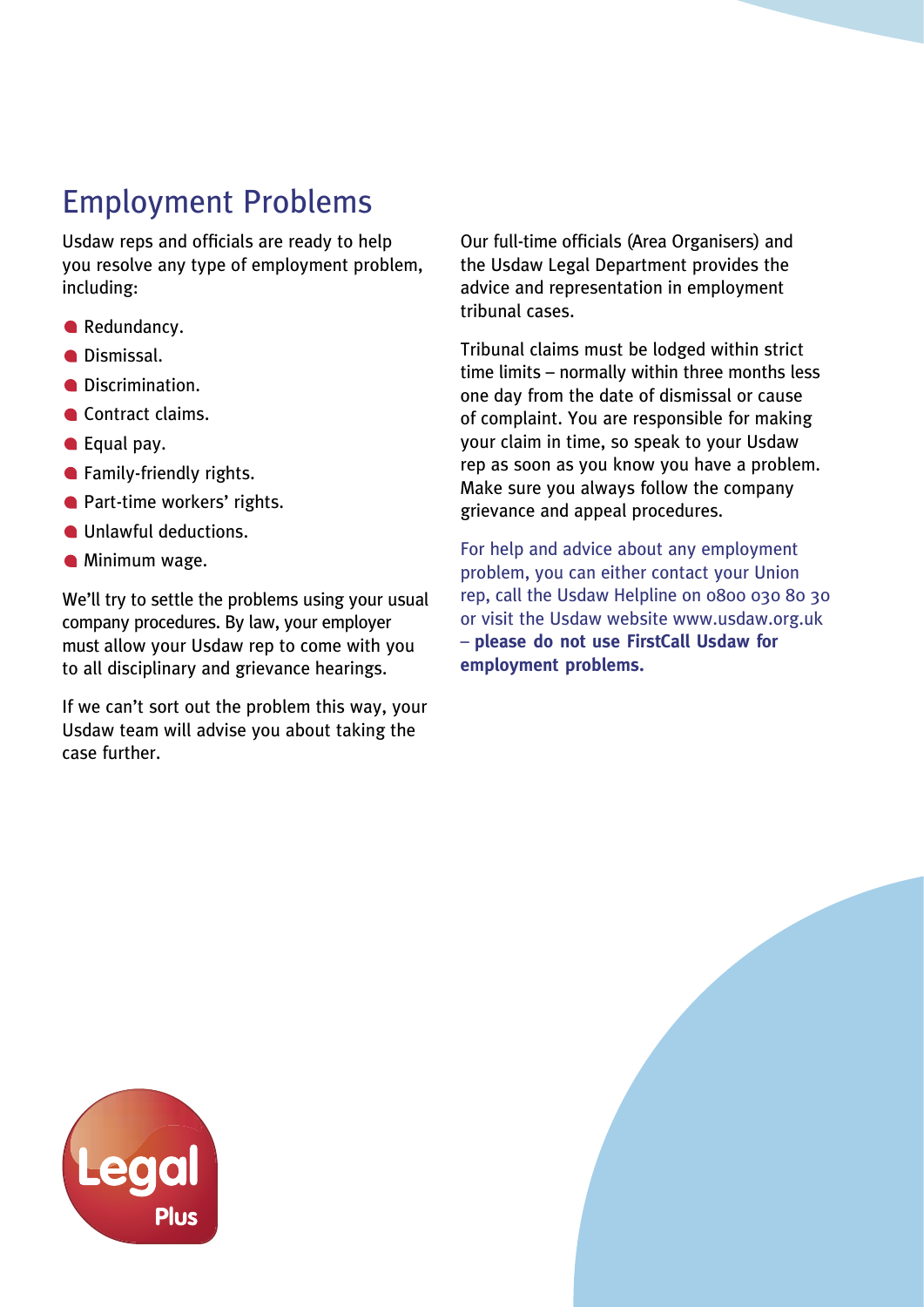#### Pensions Issues

The Usdaw Legal Department has a specialist Pensions Section, ready to help you with any problem about your company or state pension. Where appropriate we'll also support legal action to secure your pension rights.

To contact the Usdaw Pensions Section, call **0161 413 0920** or you can find more advice on the Usdaw pensions website at www.usdaw.org.uk/pensions

### Health and Safety Issues

The Usdaw Legal Department has a specialist Health and Safety advice team who will be happy to help with any health and safety problems at work. You'll find more information on the Usdaw website www.usdaw.org.uk/ healthandsafety

You can contact the Usdaw Health and Safety Section on **0161 413 0927** or email healthandsafety@usdaw.org.uk





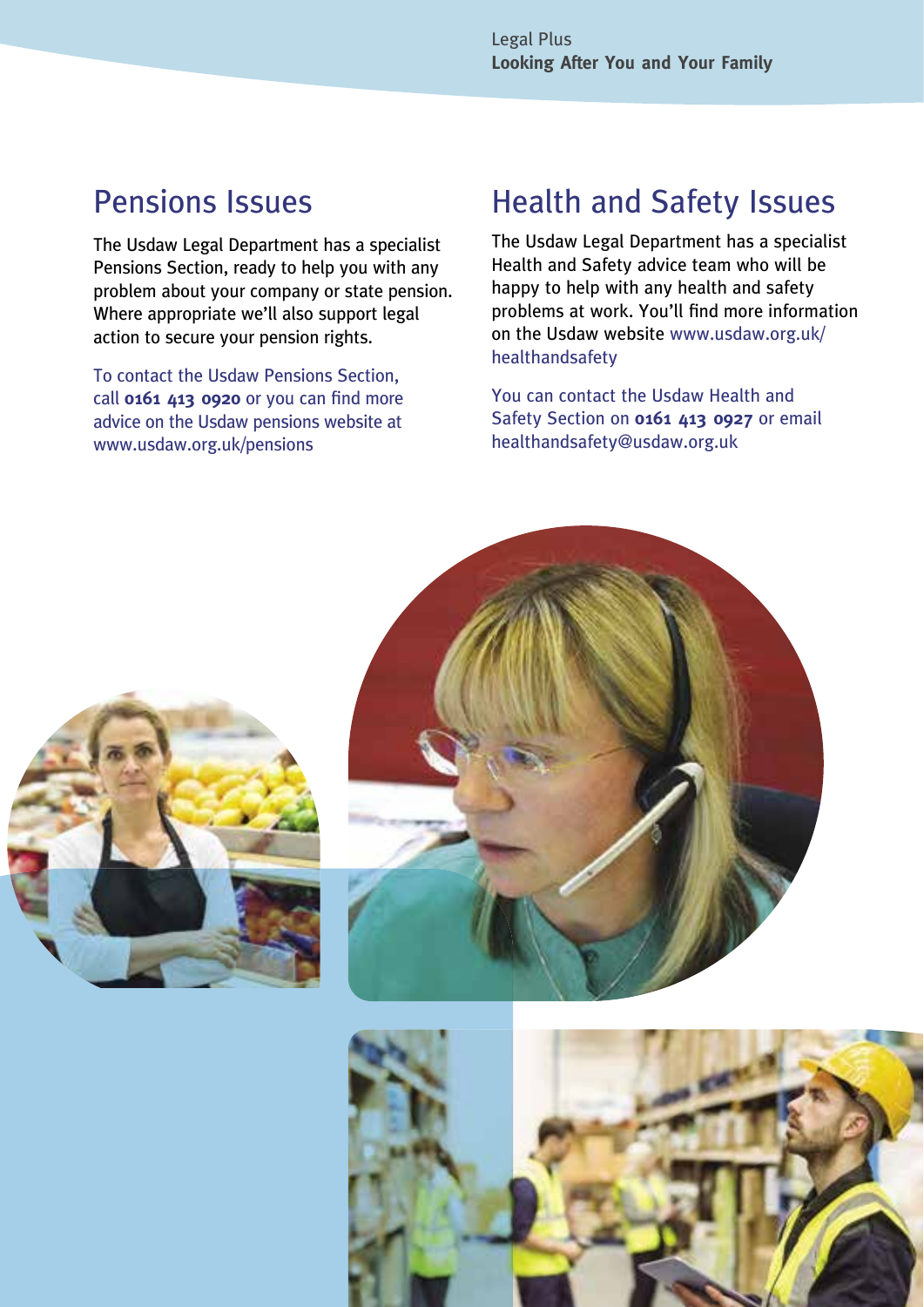## Prosecution Cases

As a member, if you're prosecuted for something in the course of your work, we'll instruct solicitors to advise on your defence. If there is a defence, we will instruct them to represent you until State Criminal Legal Aid can be arranged.

For work-related prosecutions, complete our online BL6 Form at **www.usdaw.org.uk/BL6** or phone the Legal Department clerical team on **0161 249 2477**.

If you and your family are facing criminal charges not related to work, you're entitled to free legal advice from an Usdaw solicitor.

To arrange this, complete our online BL3 Form at www.usdaw.org.uk/BL3 or phone the Legal Department clerical team on **0161 249 2477**.

### Free Wills

It's important for your family and your own peace of mind that your affairs are in order before you die. If you want your property to pass to the people you choose, it's essential to make a will. Every Usdaw member, and their partner, can make a will free of charge through Usdaw solicitors.

#### **Saving you money**

**A free will for you and your partner could save you over £250.**

Members can benefit from our free will writing service as soon as they join Usdaw – saving around £250. If your affairs are especially complex the solicitors may need to charge, but they'll discuss this with you beforehand.

To take advantage of our free will writing service, complete our online BL4 Form at www.usdaw.org.uk/BL4 or phone the Legal Department clerical team on **0161 249 2477**.

## Probate

Sorting out probate matters when someone dies can be stressful. Our Usdaw solicitors can provide you with sympathetic and professional initial advice at special, favourable rates.

To benefit from this service, complete our online BL3 Form at www.usdaw.org.uk/BL3 or phone the Legal Department clerical team on **0161 249 2477**.

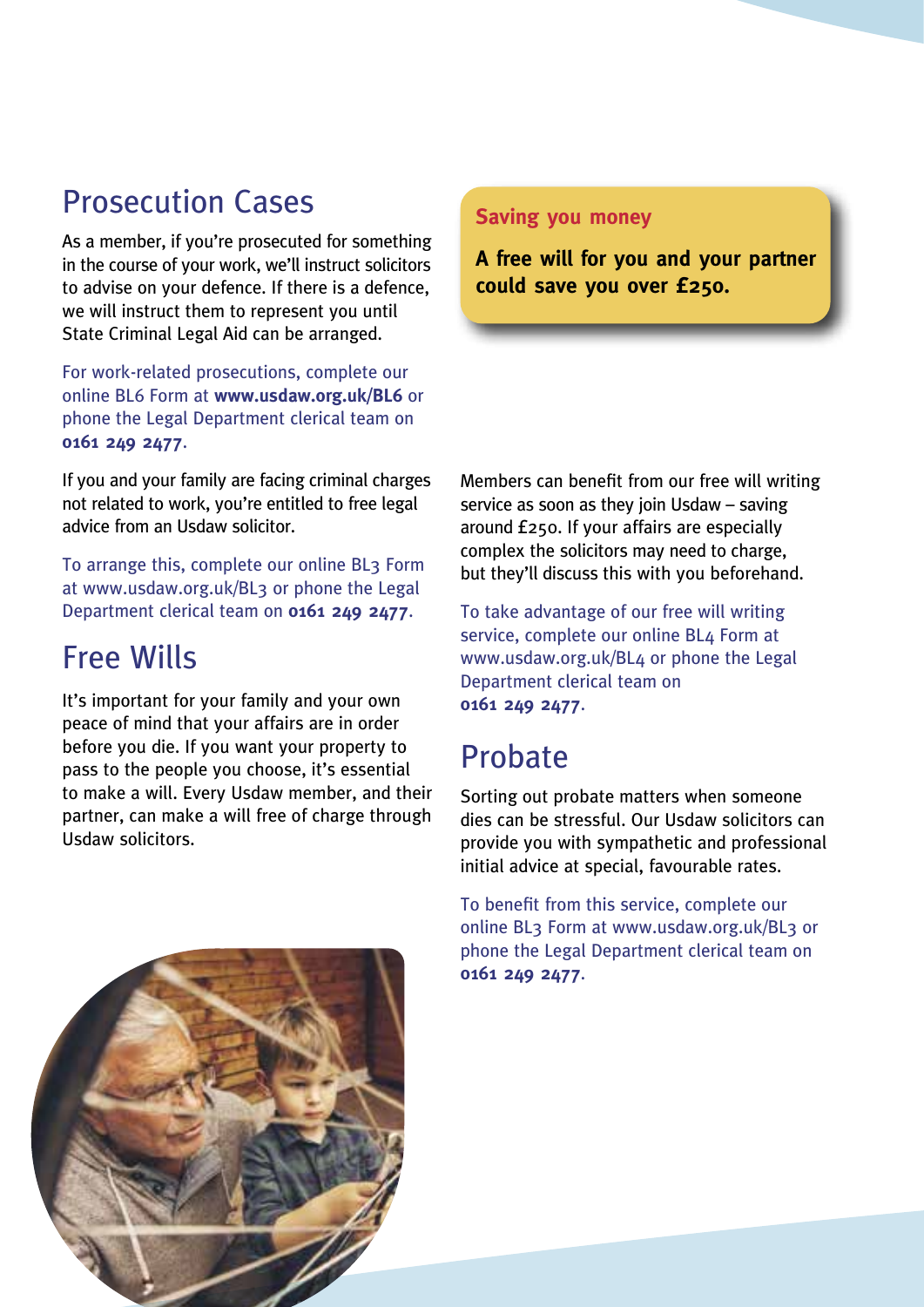#### Moving House

Buying a property is a long-term financial commitment and may be one of the most important steps in your life. Usdaw solicitors will deal with all stages of your property transaction professionally and efficiently, at favourable rates for Usdaw members. You'll receive a written quotation at the outset, so you won't have any unwelcome surprises.

To take advantage of this service, complete our online BL3 Form at www.usdaw.org.uk/BL3 or phone the Legal Department clerical team on **0161 249 2477**.



## Free Initial Advice Scheme

Usdaw's Legal Plus service doesn't stop when you clock off work. You're entitled to free initial advice about any non-work related legal problem. For example, you may have:

- Bought a car or a washing machine that simply isn't up to standard and the salesperson refuses to do anything about it.
- A dispute with your landlord, the council, or with nuisance neighbours.
- A matrimonial or other family problem at home, or want advice about debts.

If there's more legal work required after you've received our solicitors' advice, they'll offer you special terms.

For non-work related problems, complete our online BL3 Form at www.usdaw.org.uk/BL3 or phone the Legal Department clerical team on **0161 249 2477**.

> **Our application forms can also be downloaded from our website or obtained from your rep or local office.**

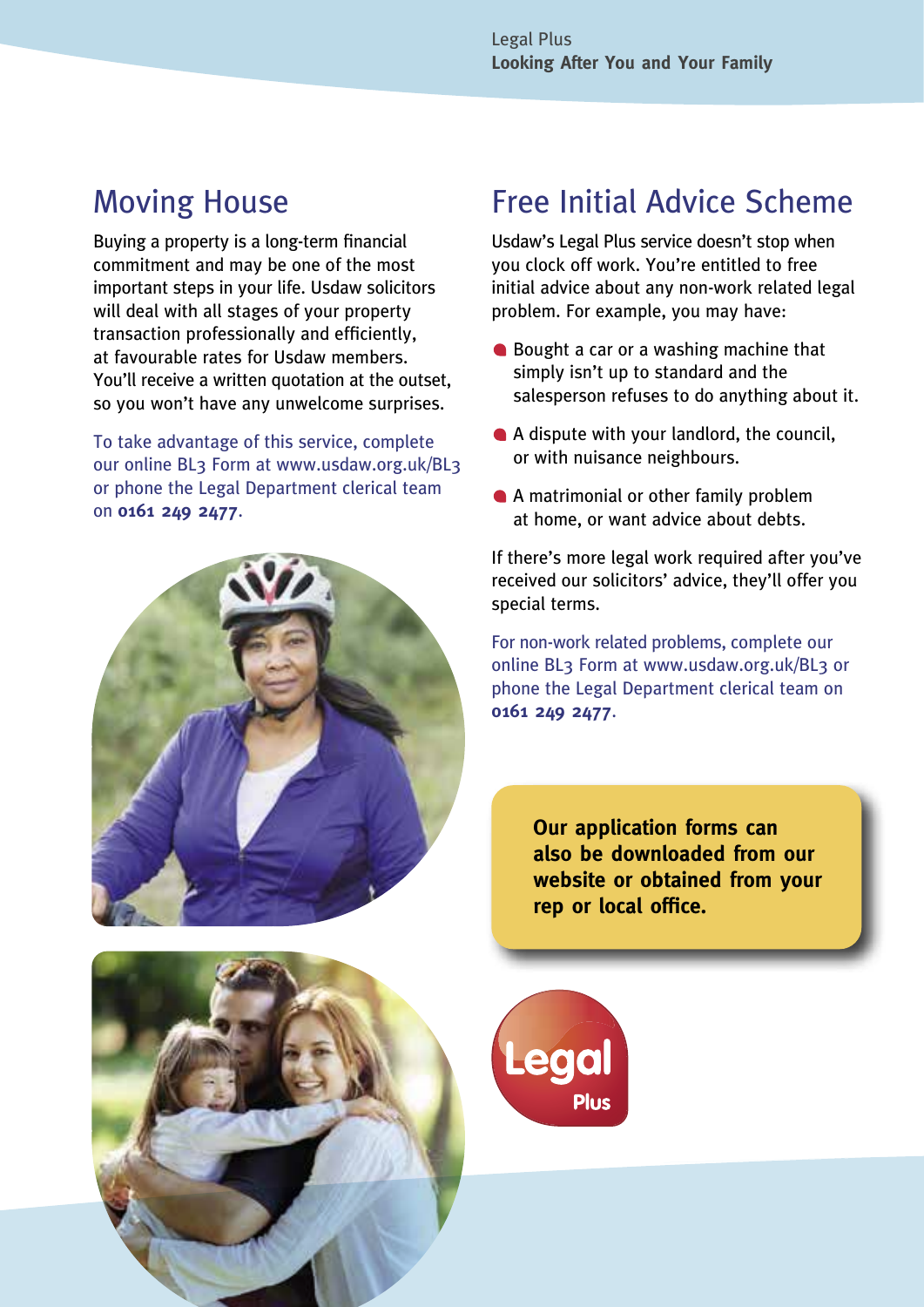## Help For Your Family

Children of members, under 18 years of age, are covered for any accident, anywhere in the UK (including where they are victims of violent crime) and also if injured outside the UK on a package holiday.

Also, Usdaw looks after your immediate family too. If a family member living with you is injured in a road traffic accident, they are fully covered by Usdaw Legal Plus. Call FirstCall Usdaw on **0800 055 6333** to make a claim.

#### **Saving you money**

**Usdaw's free legal advice service could save you £100s of pounds.**





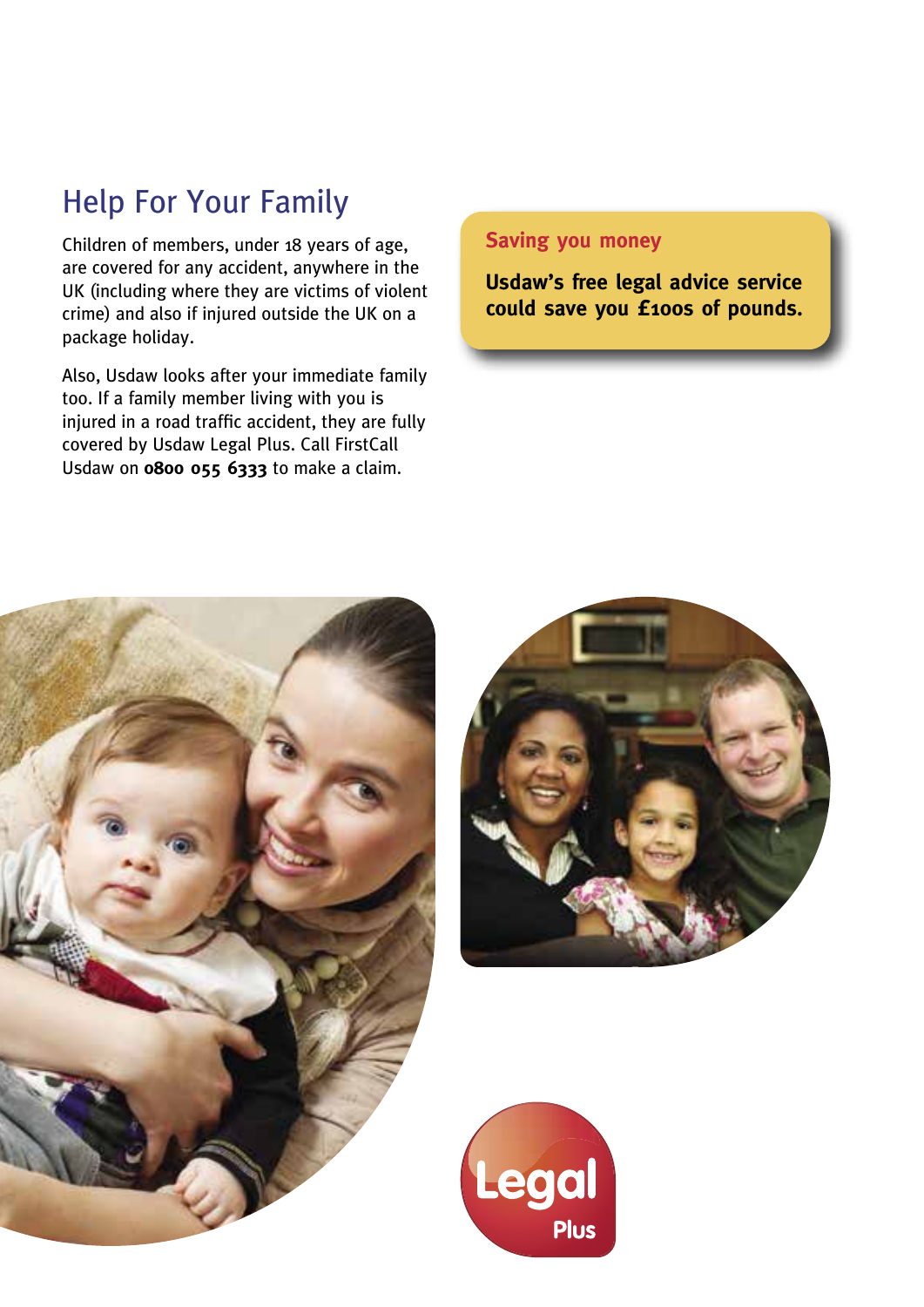

#### Legal Plus Rules

- You must be up-to-date with your Usdaw contributions at the time of the incident you're claiming for.
- **C** Your contributions must remain fully paid-up throughout the case.
- **C** You must co-operate with Usdaw and its solicitors and follow their advice.
- **C** You must give Usdaw and its solicitors accurate and honest information.
- You must not take advice from other legal advisers at the same time.
- You will not be supported in bringing cases against the Union, its representatives or staff, or in matters that are in conflict with the Union or its policies.
- You will not be supported if the incident/accident is a consequence of your own neglect of duty, misconduct or criminal act.
- **Legal help will not be granted to** family members who should have been an Usdaw member.
- Cases will be supported only if they have reasonable prospects of success, they are proportionate in value to the cost of pursuing the claim, they are not an abuse of process or fundamentally dishonest and no reasonable offer of settlement has been made.
- **C** Family members must follow the same rules.
- In any event, legal assistance is at the discretion of the Union.

You'll find these rules in detail in the Legal Plus Members' Handbook, which our solicitors give to members when they start an injury claim. You can also see the Handbook on the Usdaw website.

Once legal assistance has been granted, we'll investigate your case and regularly review it to ensure you continue to comply with the rules and that your case still has reasonable prospects of success.

#### **Privacy Notice**

The data you provide us will be used to process your request for legal assistance as well as updating any contact details held on your membership record. The data that we collect about you will be stored securely. Our policy and privacy statement pursuant to the Data Protection Act 2018 is available on the union's website – www.usdaw.org.uk/Privacy-Notice